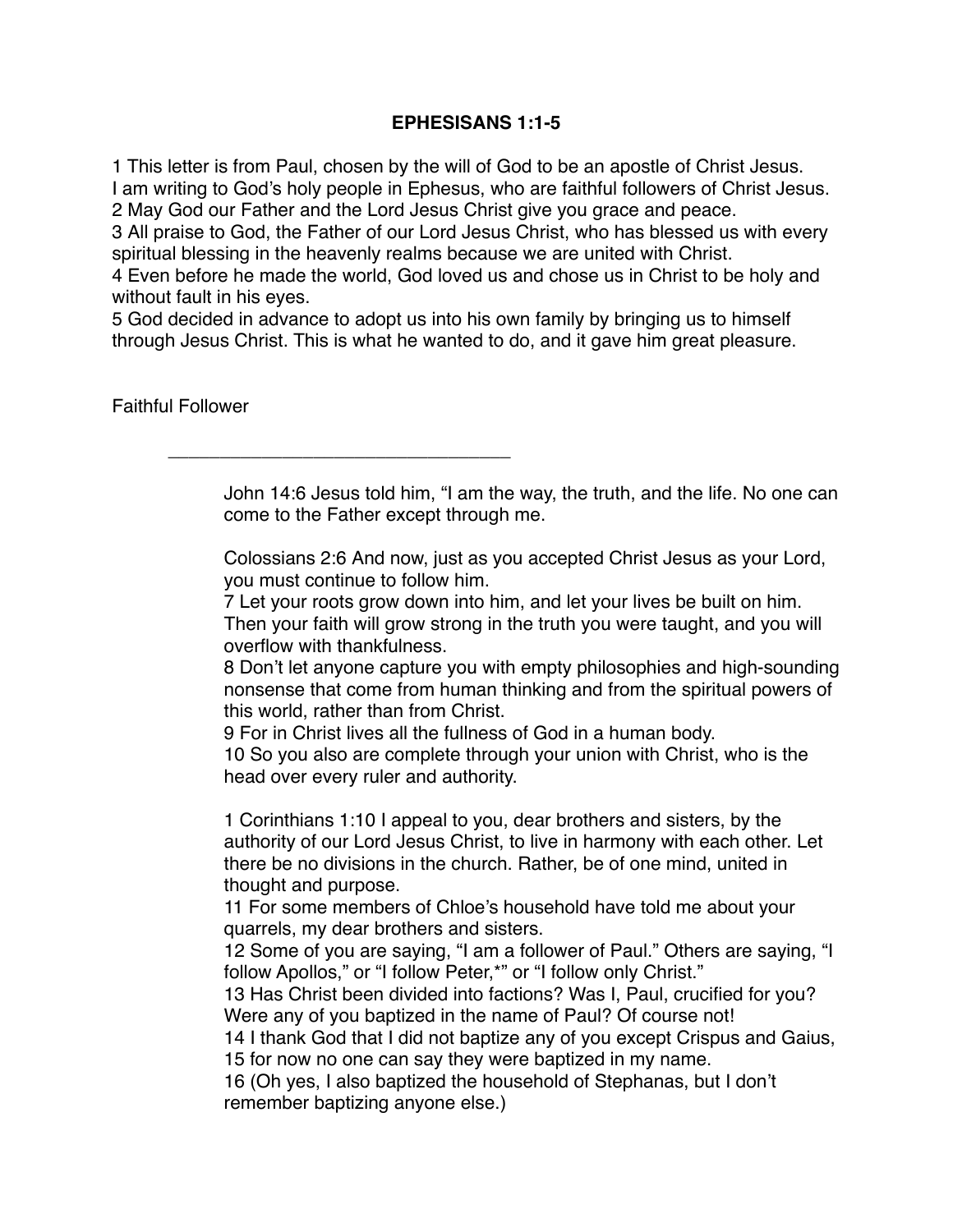17 For Christ didn't send me to baptize, but to preach the Good News and not with clever speech, for fear that the cross of Christ would lose its power.

Galatians 1:6 I am shocked that you are turning away so soon from God, who called you to himself through the loving mercy of Christ. You are following a different way that pretends to be the Good News 7 but is not the Good News at all. You are being fooled by those who deliberately twist the truth concerning Christ.

\_\_\_\_\_\_\_\_\_\_\_\_\_\_\_\_\_\_\_\_\_\_\_\_\_\_\_\_\_\_ By The Spirit

Philippians 1:9 I pray that your love will overflow more and more, and that you will keep on growing in knowledge and understanding.

10 For I want you to understand what really matters, so that you may live pure and blameless lives until the day of Christ's return.

11 May you always be filled with the fruit of your salvation—the righteous character produced in your life by Jesus Christ—for this will bring much glory and praise to God.

Galatians 5:22 But the Holy Spirit produces this kind of fruit in our lives: love, joy, peace, patience, kindness, goodness, faithfulness, 23 gentleness, and self-control. There is no law against these things! 24 Those who belong to Christ Jesus have nailed the passions and desires of their sinful nature to his cross and crucified them there. 25 Since we are living by the Spirit, let us follow the Spirit's leading in every part of our lives.

Romans 8:5 Those who are dominated by the sinful nature think about sinful things, but those who are controlled by the Holy Spirit think about things that please the Spirit.

6 So letting your sinful nature control your mind leads to death. But letting the Spirit control your mind leads to life and peace.

7 For the sinful nature is always hostile to God. It never did obey God's laws, and it never will.

8 That's why those who are still under the control of their sinful nature can never please God.

9 But you are not controlled by your sinful nature. You are controlled by the Spirit if you have the Spirit of God living in you. (And remember that those who do not have the Spirit of Christ living in them do not belong to him at all.)

\_\_\_\_\_\_\_\_\_\_\_\_\_\_\_\_\_\_\_\_\_\_\_\_\_\_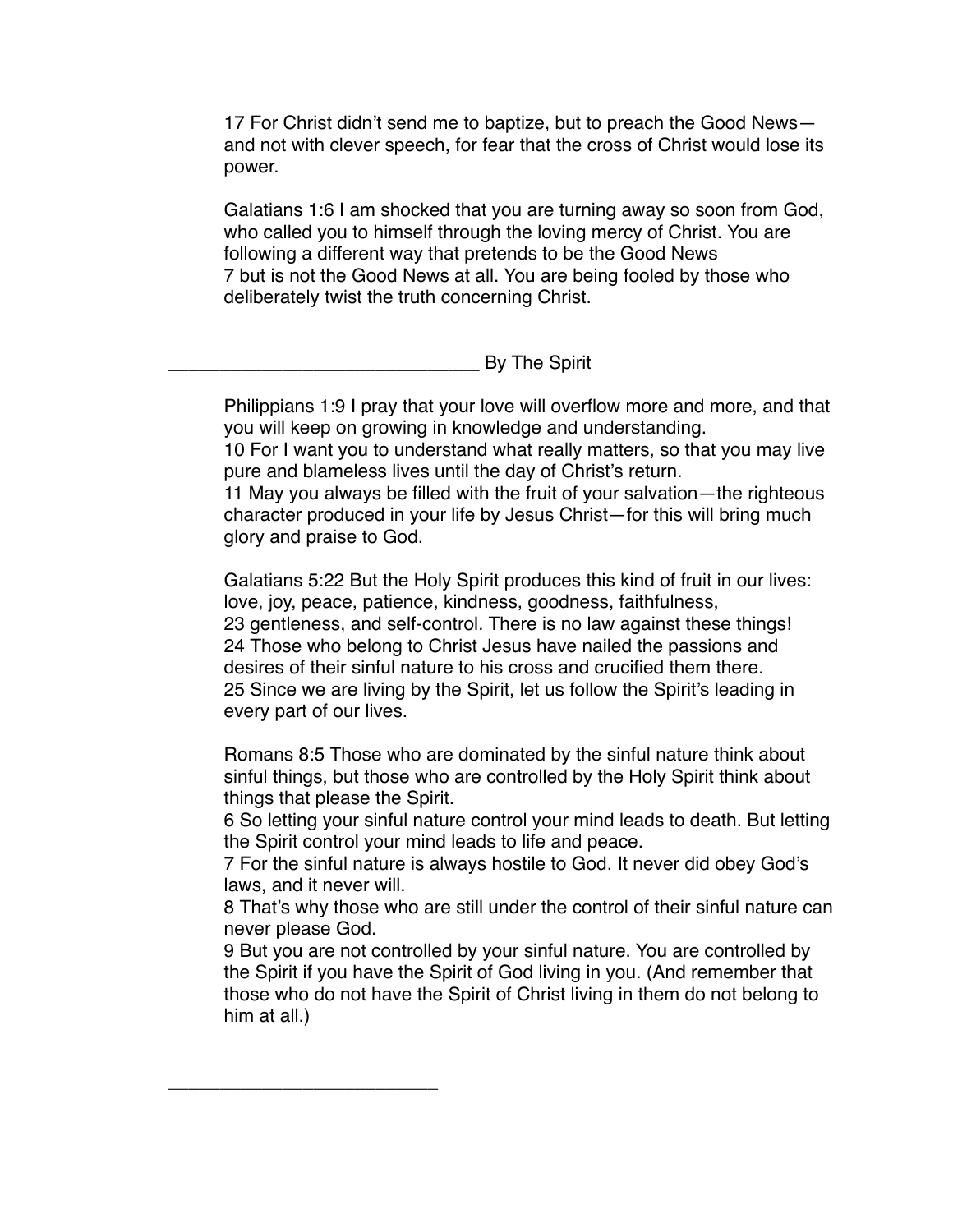Romans 12:2 Don't copy the behavior and customs of this world, but let God transform you into a new person by changing the way you think. Then you will learn to know God's will for you, which is good and pleasing and perfect.

Ephesians 4:15 Instead, we will speak the truth in love, growing in every way more and more like Christ, who is the head of his body, the church. 16 He makes the whole body fit together perfectly. As each part does its own special work, it helps the other parts grow, so that the whole body is healthy and growing and full of love.

1 Peter 1:14 So you must live as God's obedient children. Don't slip back into your old ways of living to satisfy your own desires. You didn't know any better then.

15 But now you must be holy in everything you do, just as God who chose you is holy.

Psalm 119:4 You have charged us to keep your commandments carefully. 5 Oh, that my actions would consistently reflect your decrees!

John 1:12 But to all who believed him and accepted him, he gave the right to become children of God.

\_\_\_\_\_\_\_\_\_\_\_\_\_\_\_\_\_\_\_\_\_\_\_\_\_\_\_\_\_

\_\_\_\_\_\_\_\_\_\_\_\_\_\_\_\_\_\_\_\_\_\_\_\_\_\_\_

\_\_\_\_\_\_\_\_\_\_\_\_\_\_\_\_\_\_\_\_\_\_\_\_\_\_\_\_\_\_

13 They are reborn—not with a physical birth resulting from human passion or plan, but a birth that comes from God.

Romans 8:15 So you have not received a spirit that makes you fearful slaves. Instead, you received God's Spirit when he adopted you as his own children. Now we call him, "Abba, Father."

16 For his Spirit joins with our spirit to affirm that we are God's children. 17 And since we are his children, we are his heirs. In fact, together with Christ we are heirs of God's glory. But if we are to share his glory, we must also share his suffering.

Galatians 4:6 And because we are his children, God has sent the Spirit of his Son into our hearts, prompting us to call out, "Abba, Father." 7 Now you are no longer a slave but God's own child. And since you are his child, God has made you his heir.